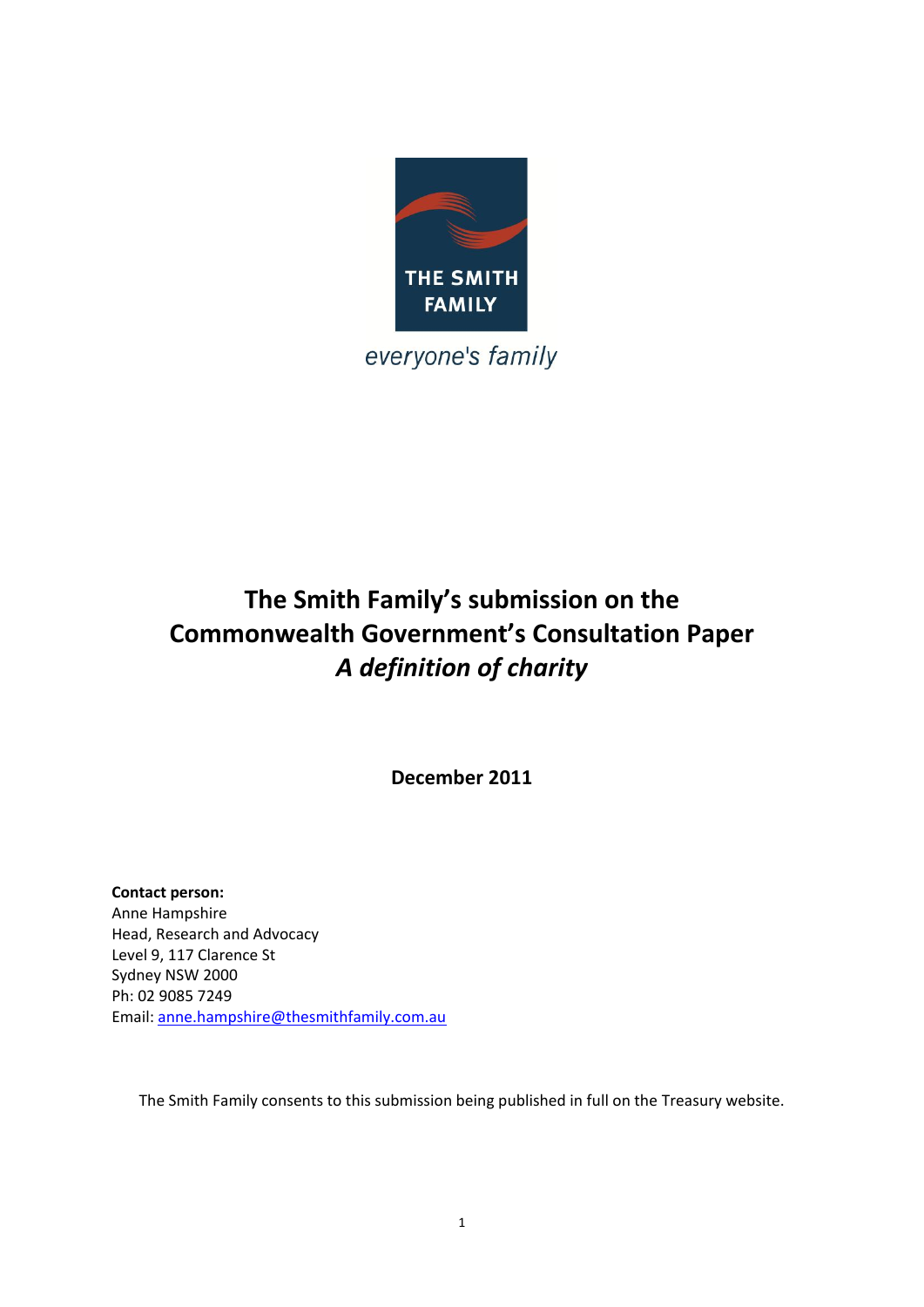# **Background on The Smith Family**

The Smith Family is a national, independent children's charity committed to increasing the educational participation and achievement of Australian children and young people in need. The Smith Family provides holistic and long term support from pre-school, through primary and secondary school and on to tertiary studies. In 2010-11, The Smith Family supported over 44,000 children, young people and parents/carers through its suite of *Learning for life* programs, including around 33,000 on an educational scholarship. A further 73,000 children, young people and parents/carers participated in programs facilitated by The Smith Family, such as the Commonwealth Government's *Communities for Children* initiative.

The Smith Family has a strong focus on sustainability and, as such, has aimed to ensure its income is drawn from a range of sources. In 2010-11, The Smith Family's annual income was just over \$68.5 million. Just under a quarter of this was sourced from Government funding, over 60% came from fundraising (donations and corporate support) and bequests, around 8% came from the VIEW (Voice, Interests and Education of Women) Clubs of Australia and just over 3% came from The Smith Family's commercial enterprise.

## **Introduction and context**

The Smith Family welcomes the *Definition of Charity* Consultation Paper. The paper affirms the critical role the charitable and not-for-profit sector plays in the economic and social wellbeing of individual Australians and the nation as a whole. The sector is now working across an increasingly broad range of areas and is growing at 7% per annum. This is in part because of the increasing service delivery role being asked of the sector by governments at all levels.

The Smith Family notes that the past decade has seen a significant number of reviews and inquiries regarding the charities and not-for-profit sector, and this has involved substantial input and effort from a diverse range of stakeholders. The Smith Family believes it is now appropriate that action be taken that builds on some of this significant body of work. Fundamental to reforms in the sector should be the principles of:

- Transparency and public accountability.
- Certainty, consistency and workable compliance regimes. and
- Maximising the contribution of the charities and not-for-profit sector to the Australian community.

# **Defining a charity and a public benefit test**

The core issue in defining a charity is establishing whether an organisation's *purpose* – as distinct from its *activities* - is charitable. The Smith Family would argue that any definition of 'charity' should focus on an organisation's purpose - *why* it exists, - rather than its activities, which is the **how,** or the means, by which it operates. Charities should also be able to have more than one charitable purpose.

Having established an organisation's charitable purpose, a charity should then be able to undertake any legal activity if it serves to support the achievement of its purpose. The last decade or so has seen considerable developments in the area of social enterprises and charities establishing commercial or business endeavours to support their charitable purpose. The former has included explicit support and encouragement from governments, both at the Commonwealth and State/Territory level. The Smith Family strongly supports the current legislation which has been confirmed by the Australian Taxation Office Ruling 2011/14 that allows charities to conduct activities that generate a profit, if such activities are carried on to forward the organisation's charitable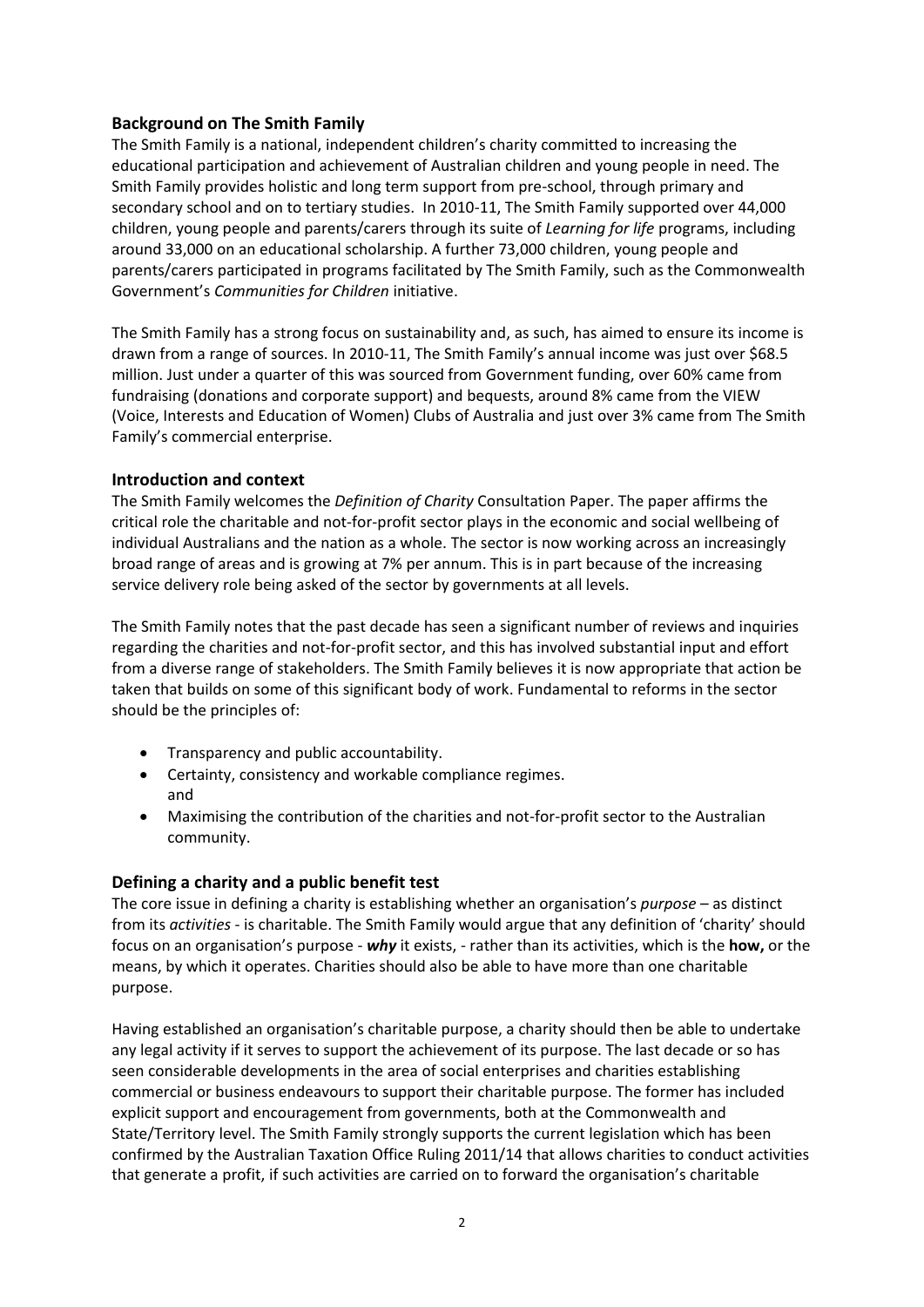purpose. Such activities can serve to strengthen the sustainability of the charity and leave them less vulnerable to changes in their ability to raise funds from other sources, including both government and private/corporate funding. Reducing charities' financial vulnerability strengthens their capacity to continue to realise their charitable purpose which in turn benefits the community.

The considerable change which has occurred over the last decade or so and the emergence of new forms of financing of the sector are likely to continue. As the sector continues to evolve and develop, it is important that the definition of a charity be able to accommodate such evolution. The definition of a charity should not be so prescriptive as to require regular updating of the legislation which governs the definition. An important principle should be that the definition is able to stand the test of time. As with other legislation, administrative rulings and guidelines can complement the definition enshrined in legislation and if required, provide further guidance in a range of areas.

A 'public benefit' requirement is an important component of a charity, with a relatively simple definition included in the legislation and complemented by guidelines from the ACNC being preferable to complex or multi-part definitions. The need for a charity to provide a public benefit 'directed to the benefit of the general community or to a sufficient section of the community' may well be sufficient in the legislation with ACNC guidelines providing specific examples of particular categories of charity which satisfy the requirements. Charities tend to target particular sections of the 'public' rather than the whole community and both the legislation and guidelines need to reflect this. The Smith Family for example, targets its support to financially disadvantaged children, young people and their families. A charity should be of 'public benefit' to an appreciable section of the community, but a public benefit a test should also take into account Australia's geographically dispersed population, the needs of smaller subgroups of the population and not negatively impact on Native Title holders who are from the same family.

## **Early intervention and prevention**

The Smith Family has a strong focus on early intervention and prevention given the significant economic and social benefits which follow such an approach. This approach is now widely endorsed by research as well as policy developments across all jurisdictions, both within Australia and internationally. The Smith Family would therefore urge that consideration be given to inclusion of 'early intervention' and 'prevention' for certain types of charitable purposes within the definition of 'charity'. This would be in line with the recommendations regarding charitable purpose from the 2001 Charities Inquiry.

#### **Advocacy**

The Smith Family's vision is *A better future for young Australians in need.* The work The Smith Family does on the ground supporting over 117,000 children and young people annually is a very important component in achieving this vision. However, given the significant number of young Australians in need – close to 606,000 dependent children and young people live in jobless families (ABS, 2011) – and the role that government policy has on the wellbeing of children and young people, The Smith Family sees advocacy as a core activity which is directly linked to its charitable purpose.

Advocacy is a core feature of a democratic society and advocacy by organisations like The Smith Family provide a public voice for those who are marginalised. This advocacy has a key public policy focus which is acknowledged by governments who seek advice from such organisations on a regular basis. Such advocacy should therefore not be seen in any way as a disqualifying purpose for those seeking charitable status, as was made clear by the *Aid Watch* matter. The Smith Family therefore supports a refined test which enables advocacy to be carried out by charities when it supports the organisation's charitable purpose.